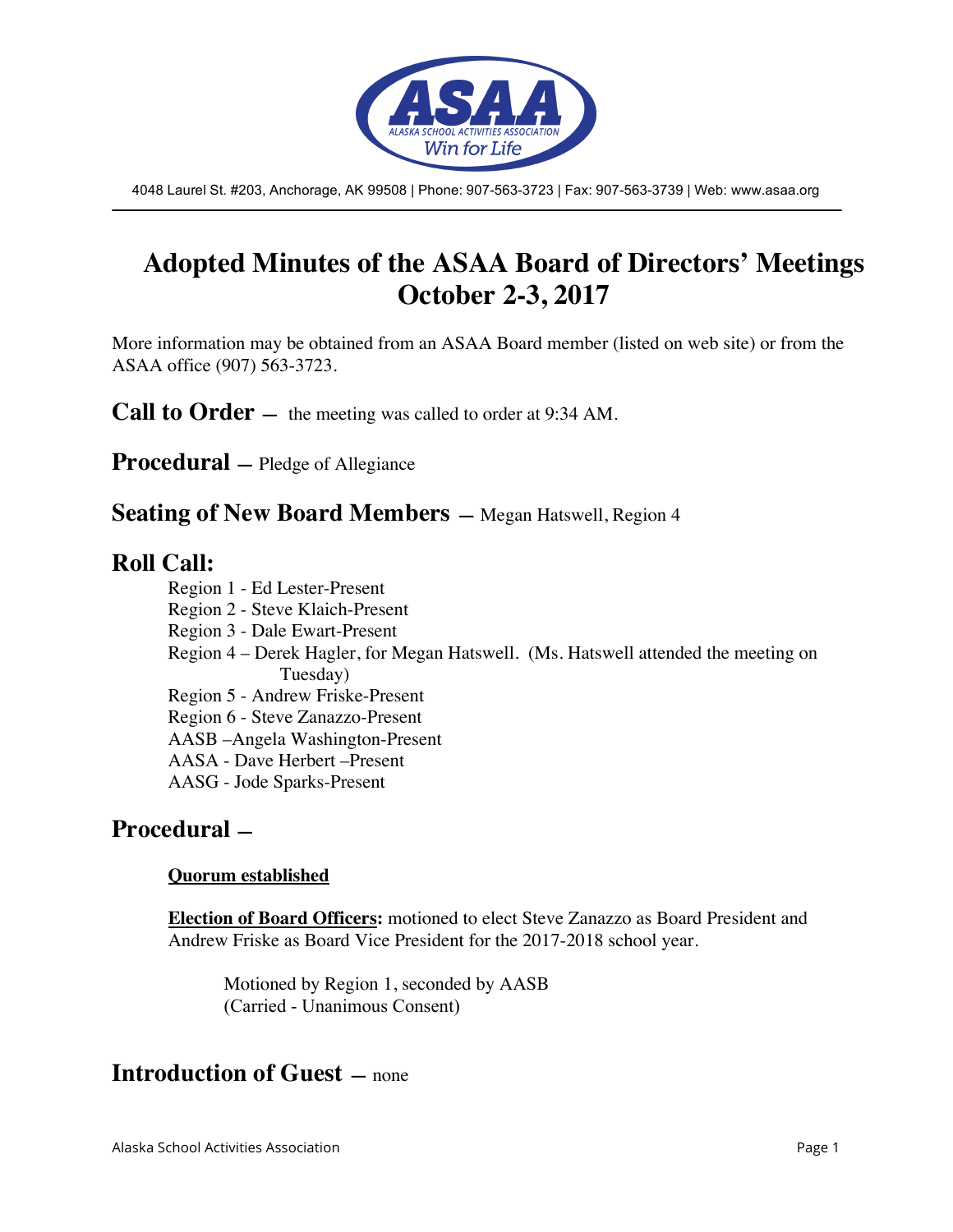

## **Ordering and Approval of the Agenda–**

Region 6 added: Item 8k – Jamboree policy Region 1 added: Item 8l – State Cross Country Running Format Region 3 added: Item 8m – Football Sideline Cheer Season Dates Region 6 added: Item 8n – North Pole Opt-up Request for Football Region 3 added: Item 8o – Methods of ASAA payments Executive Director added: Item 8p – Wrestling Weigh-in procedures

Motioned "to approve the agenda with additions to New Business" Motioned by Region 2, seconded by Region 5 (Carried - Unanimous Consent)

## **Approval of the Consent Items –**

Motioned "to approve the consent items" Motioned by Region 1, seconded by Region 5 (Carried - Unanimous Consent)

# **Public Comments on Agenda and Non-Agenda Items –**

- **a. Monday – October 2** *(***1:00 p.m.)**
	- **none**

#### **Monday – October 3 (10:00 a.m.)**

• Suzy Sanchez from USA Weightlifting addressed the Board on their hope to see the sport of weightlifting become a sanctioned high school activity in the state of Alaska. USA Weightlifting has recently partnered with the NFHS with a view of integrating the sport with more High School associations around the nation, and identifying talent for the Olympic Games.

**Reports –** The Board of Directors heard the following reports:

- Board Members
- Finance Committee
- Student Government
- Sponsorships/Marketing/Promotions
- Play for Keeps, Win for Life/Hall of Fame
- Executive Director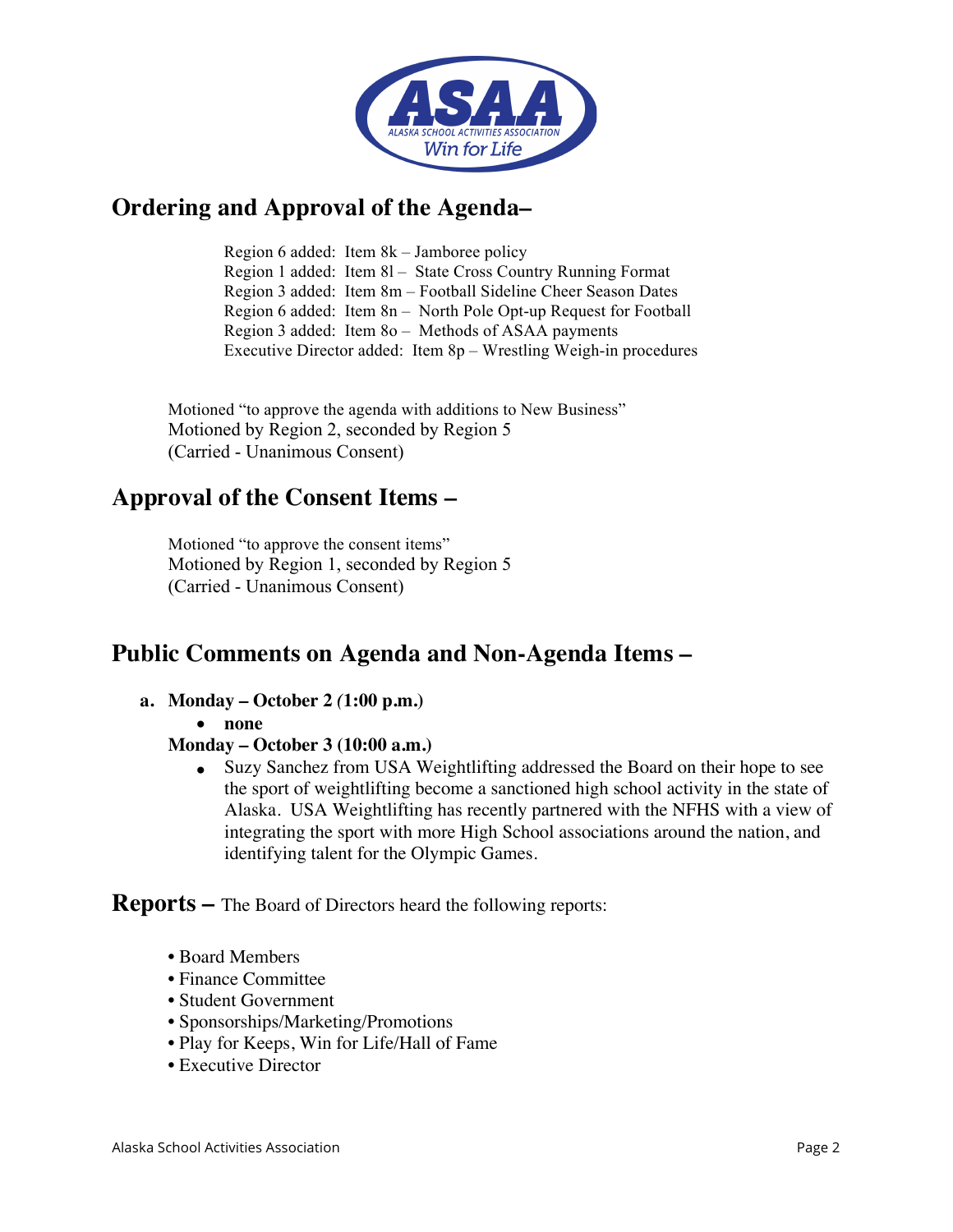

## **Consent Items –**

- a. Approval of Minutes of April and May 2017 Board meetings
- b. Wavier Report
- c. Out-of-State Travel
- d. Contest Ejection Report
- e. Financial Report<br>f. Cooperative Scho
- f. Cooperative Schools Report
- g. Endowment Report
- h. Eighth Grade Student Eligibility Request Report

### **Action Items and Board Directives –** The Board of Directors took action as follows:

➣ **Classification Committee:** in response to a proposal from Region 3 the Board took action to form a new classification committee to review the current classification system and to make recommendations on how to change it for the activities of basketball and volleyball. Among the factors the Board wants the committee to focus on are: cost, academic considerations and competitive divisions. The Board wants the committee to not feel restrained by any current system or tradition.

#### Committee Members:

| Chair:     | Megan Hatswell (ASAA Board Member-Region 4)                              |
|------------|--------------------------------------------------------------------------|
| Region 1   | Craig McConnell and Jeff Erickson                                        |
| Region 2   | <b>Steve Klatch and James Sickler</b>                                    |
| Region 3   | Curt Schmidt, Dale Ewart and Jason Hofacker                              |
| Region 4   | Tim Helvey and Luke Almon                                                |
| Region 5   | <b>Bridget Weiss and Bob Marshall</b>                                    |
| Region 6   | Dan Klien and Missy Poeshel                                              |
| <b>ASA</b> | Dave Herbert (ASA) Jon Conwell (Region 1), Eric Gebhart (Region 2)       |
|            | Sean Dusek (Region 3), Jim Holien (Region 5) and Shaun Kraska (Region 6) |

Motioned by Region 1, seconded by Region 5 (Carried - Unanimous Consent)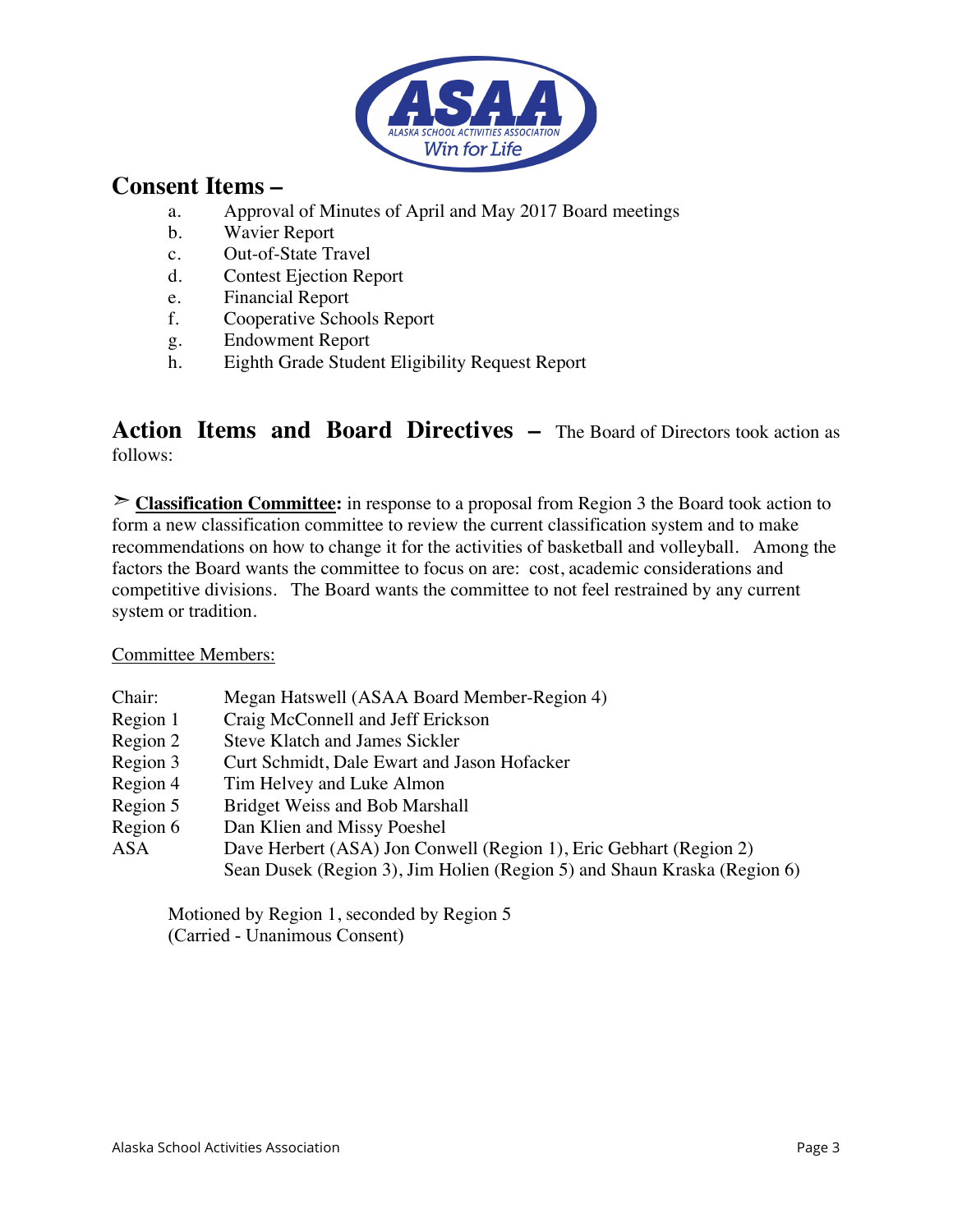

➣ **Article 11 Section 2 Bylaw Revision:** motioned to change the Article 11 Section 2 Bylaw to read as follows:

**BYLAW ARTICLE 11 – PHYSICAL EXAMINATION, PARENTS' CONSENT**

Section 2 – Parental Permission

Prior to each year of interscholastic athletic participation, a student shall furnish a statement, signed by the student and the student's parent (or other person with whom the student has resided for a period of time approved by the Association) which, in compliance with the Health Insurance Portability Accountability Act (HIPAA) and regulations thereunder, authorizes release to the school in which the student is enrolled or in which the student is participating in interscholastic activities pursuant to the student's alternative education program, of the student's medical history and physical examination described herein, disclosure of which information may be made to administrators, the athletic director, *the athletic trainer* and the coaches of any activity in which the student is to participate. Submission of ASAA's Authorization to Release Medical Information Relating to Student Health/Review Exam form will satisfy this requirement.

Motioned by Region 5, seconded by Region 1 (Carried - Unanimous Consent)

➣ **Wrestling Policies:** motioned to add the following to the Wrestling policies:

- 1) Mandate the use of Track-wrestling at Conference Meets
- 2) At-Large and Unfilled Berths will be based on data from Track-Wrestling with no corrections for coach's error.
- 3) Strength of Schedule Points based on results from previous year's state placers in
- 4) either classification

Motioned by Region 5, seconded by Region 3 (Carried - Unanimous Consent)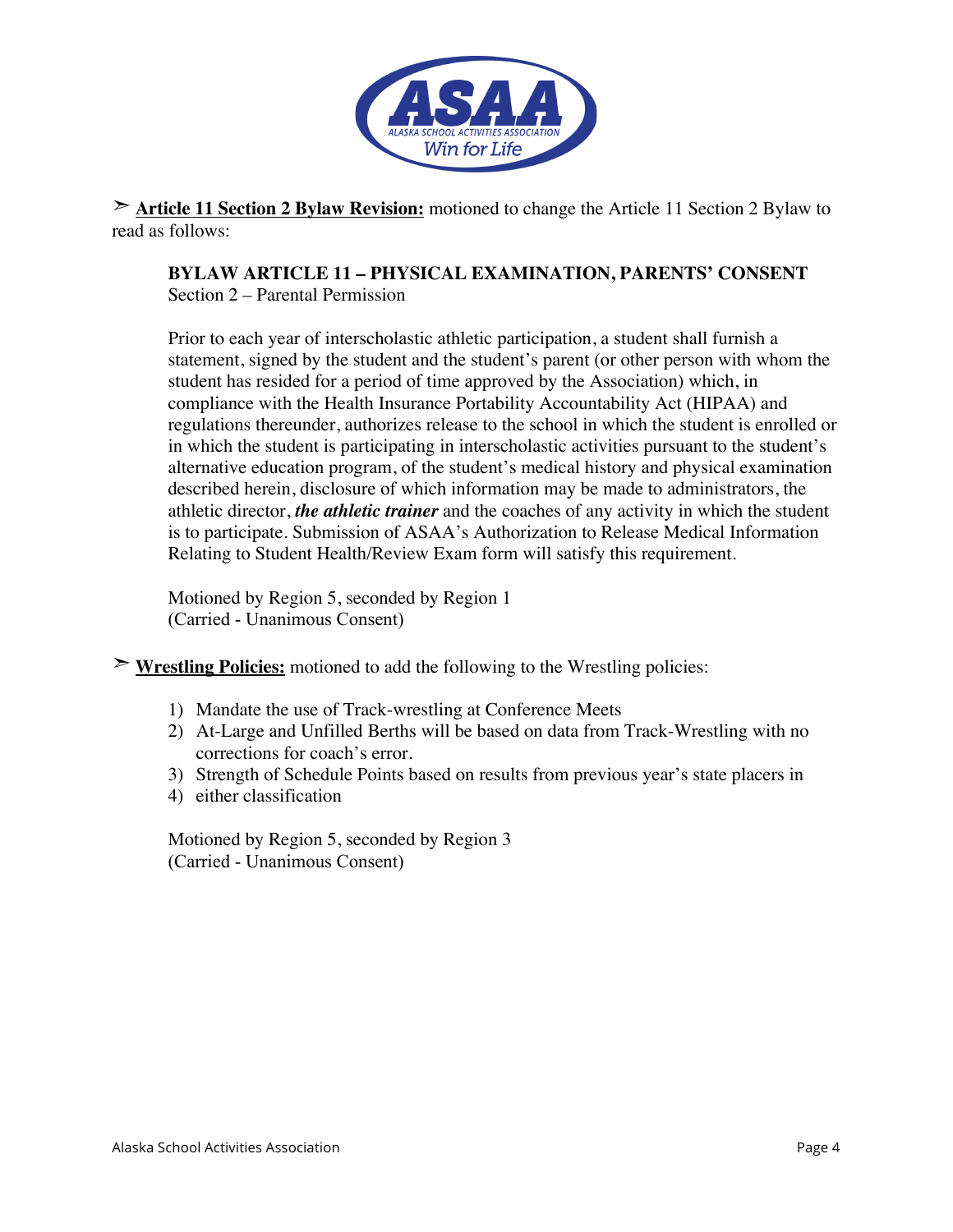

#### ➣ **Soccer State Tournament Format, Conferences and Berths:** motioned to:

- 1) Create two conferences in Division 1 Soccer. The Cook Inlet Conference with Bartlett, Dimond, Chugiak, Eagle River, East, Service, South and West. The Railbelt Conference with Colony, Lathrop, Wasilla and West Valley.
- 2) The Cook Inlet will receive 4 berths and the Railbelt will receive 2 berths.
- 3) Create four conferences in Division II soccer. The Mid-Alaska Conference with Eielson, Hutchinson, Monroe and North Pole. The Northern Lights Conference with Grace, Houston, Kodiak, Palmer and Redington. The Peninsula with Homer, Kenai, Nikiski, Seward, Soldotna and Voznesenka. The Southeast with Juneau-Douglas, Ketchikan, Sitka and Thunder Mt.
- 4) The Mid-Alaska and Southeast conferences will each receive one berth. The Northern Lights and Peninsula will receive two berths.

Motioned by Region 5, seconded by Region 4 (Carried - Unanimous Consent)

- ➣ **Girls Wrestling:** motioned to:
	- 1) create 8 conferences for girls wrestling by combining the existing Division I and Division II Southeast Conference tournaments, along with combining the Mid-Alaska Division I and Denali Division II wrestling tournaments (to be held in Fairbanks).
	- 2) Assign each conference two berths.
	- 3) The state tournament will utilize a 16-person bracket.
	- 4) Unfilled berths will be filled using the same process as the boy's tournament.
	- 5) If 6 of the 8 brackets have at least 12 wrestlers OR if the total number of girl wrestlers equals 100, then a team championship plaques will be awarded for first and second place.
	- 6) At the conclusion of the 2019 wrestling tournament, if the number of girls wrestling does not warrant the awarding of team champions, then ASAA will no longer sanction girls wrestling as a separate sport.

Motioned by Region 5, seconded by Region 3 (Carried - Unanimous Consent)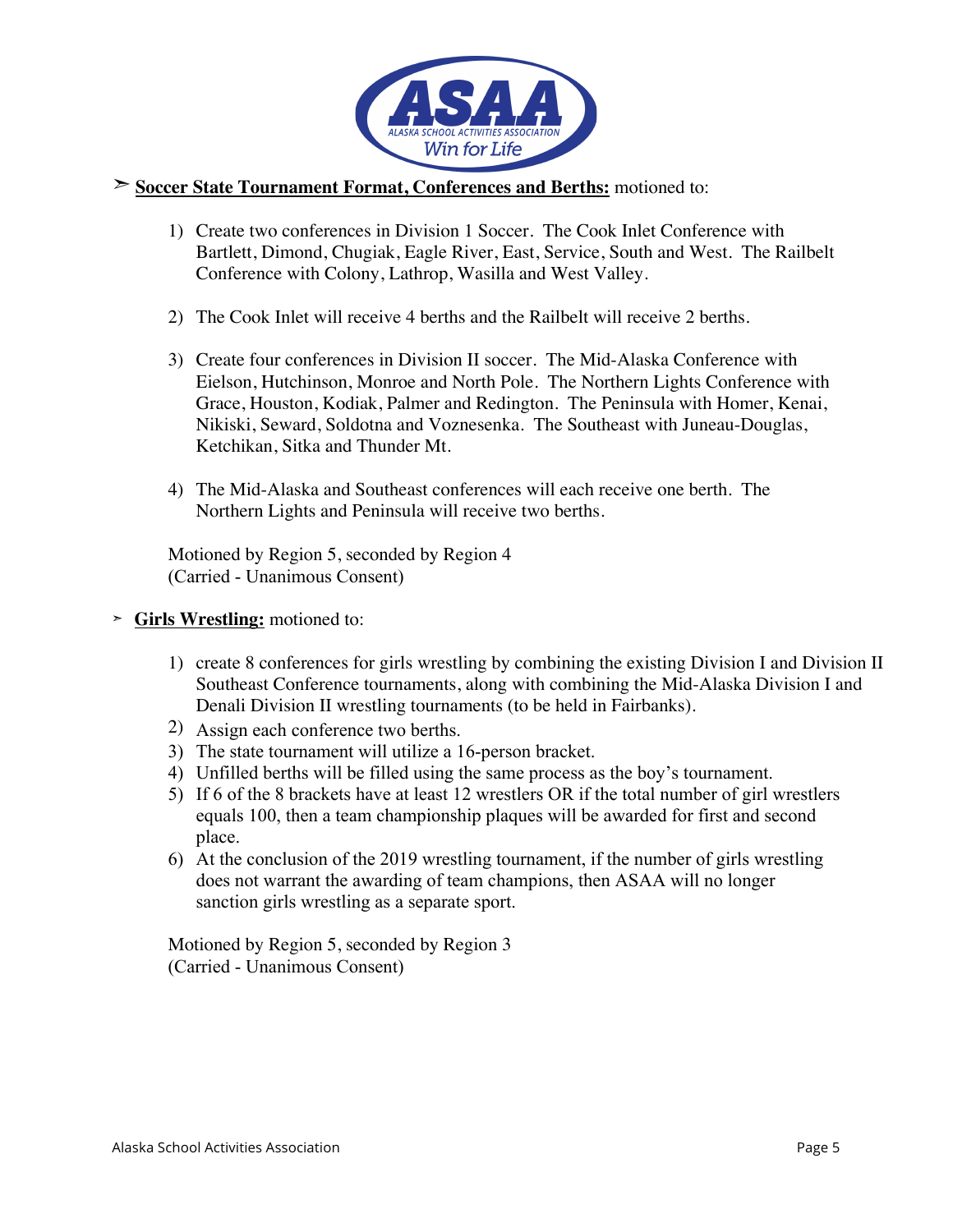

#### ➣ **Out of Season Policy "Dead Period:** motion to revise the policy to read:

"With the exception of the ASAA Dead weeks (see below), the "out of season" coaching rule is suspended from May 20 through July 31st. This means a coach of a team sport can coach his/her players anytime, anywhere, during this period. During this time period the coach or other personnel representing the school is prohibited from requiring any athlete to participate as a condition of selection for the in-season team.

DEAD WEEKS. All ASAA member schools will observe an annual mandatory two-week athletic dead period running the week prior to July 4th and the week of July 4th. During this time coaches (paid or volunteers), with the exception of non-athletic fund-raising activities, shall be prohibited from engaging in any type of activity involving student athletes whether it be practice, training, weight lifting, competition, or travel. Further, school athletic facilities will be closed to student athletes during this period. Schools that have the only facilities in the community may allow the community to use the school facilities during the dead period as long as no school teams are playing and no school coaches are coaching the teams. The activities of baseball and softball are exempt from the required "dead weeks".

Motioned by Region 5, seconded by Region 1 (Motioned carried 6-1) (Y-Region 1, Region 2, Region 5, Region 6, ASA, AASB) (Advisory Y-AASG ) (N-Region 3) (Abstain-Region 4)

➣ **SMAC Committee:** motioned to revise the Sports Medicine advisory committee to include Jim Farrington as the "officials' member, Staci Rustad as the "administration" member and Angela Washington as the Chair. Also set up a system to rotate off existing members and recruit new SMAC members.

Motioned by Region 5, seconded by AASB (Carried - Unanimous Consent)

➣ **Reclassification Opt-Up Request:** motioned to allow the following schools to opt-up:

Unalakleet 1A to 2A for basketball Bristol Bay 1A to 2A for basketball and volleyball Tikigaq 1A to 2A for basketball Kenai from Division II to Division I hockey Motioned by Region 1, seconded by ASA (Carried - Unanimous Consent)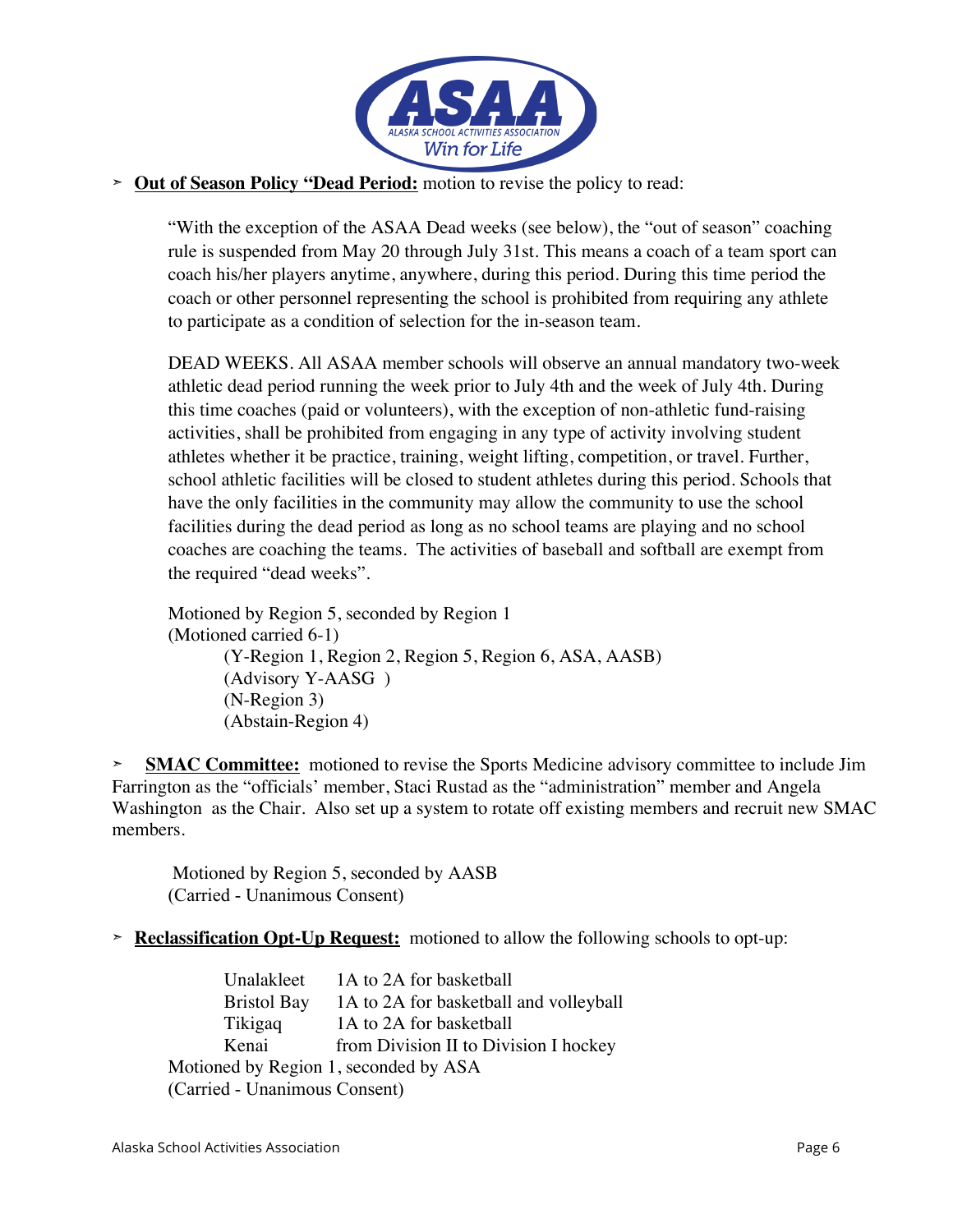

➣ **Reclassification Request Chief Paul Memorial School (Kipnuk):** motioned to approve the school's request to be allowed to remain at 1A for the sports for basketball and volleyball.

Motioned by Region 1, seconded by Region 5 (Carried - Unanimous Consent)

➣ **Reclassification Request Scammon Bay High School :** motioned to approve the school's request to be allowed to remain at 1A for the sports for basketball and volleyball.

Motioned by Region 1 (Motion failed for lack of a second)

➣ **Basketball Coaching Box** motioned to approve a 28 feet coaching box as described in the NFHS rulebook.

Motioned by Region 5, seconded by Region 2 (Carried - Unanimous Consent)

➣ **ASAA February Board Meeting Date** motioned to change the date of the ASAA February Board meeting to February 18-19.

Motioned by Region 5, seconded by AASB (Carried - Unanimous Consent)

➣ **Mat-Su District Co-op Request** motioned to allow Redington-Houston-Su Valley to co-op for hockey and to allow Redington-Houston co-op for baseball and softball, without having to combine enrollments.

Motioned by Region 5, seconded by Region 3 (Carried - Unanimous Consent)

➣ **Mat-Su District Co-op Request** motioned to allow Redington-Houston-Su Valley to co-op for hockey and to allow Redington-Houston co-op for baseball and softball, without having to combine enrollments.

Motioned by Region 5, seconded by Region 3 (Carried - Unanimous Consent)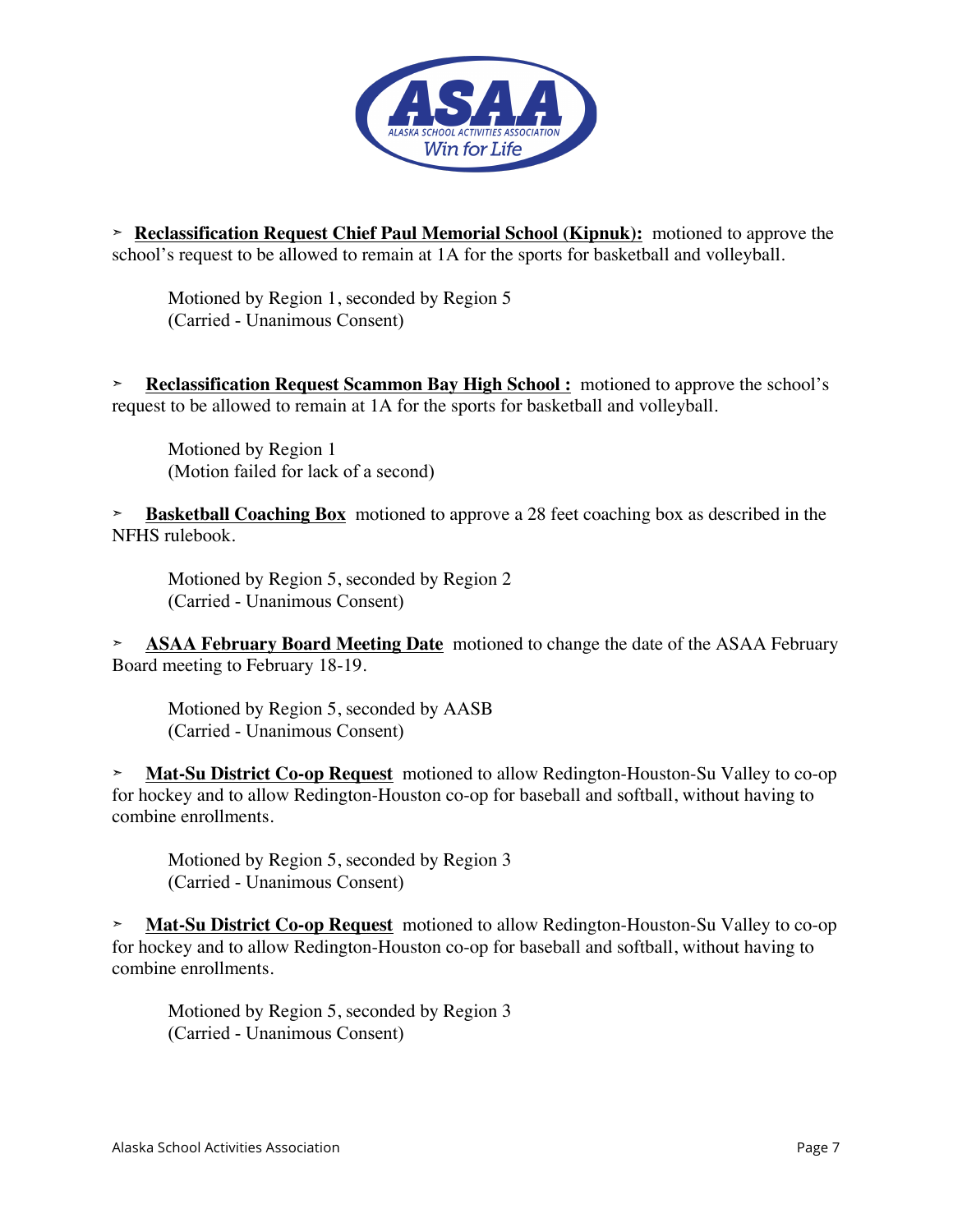

➣ **Jamboree policy** motioned to change the number of practices prior to conducting a hockey jamboree to eight (8) days.

Motioned by Region 4, seconded by Region 2 (Carried - Unanimous Consent)

➣ **Football Sideline Cheer Season:** motioned to extend the football sideline cheer season to October 28, 2017.

Motioned by Region 3, seconded by Region 1 (Motioned carried 7-1) (Y-Region 1, Region2, Region 3, Region 5, Region 6, ASA, AASB, AASG ) (N-Region 4)

➣ **North Pole Football "Opt-up" Request** motioned to allow North Pole High School to "opt-up" to Division I football beginning in the 2018-2019 school year.

Motioned by Region 4, seconded by Region 5 (Carried - Unanimous Consent)

## **Discussion Items:**

The Board discussed the following items:

➣ **Football Scheduling:** discussed having the "off the road system" schools offer a flat amount as opposed to a certain number of tickets to schools schedule to play "off the road system." Also discussed how member schools asking to co-op or dropping football could impact the current football classification system.

➣ **Hockey Reclassification:** discussed changing the enrollment number for Division II hockey (formerly known as Greatland) from 500 to 850.

➣ **Music Copyright Issues:** discussed concerns regarding possible music copyright violations in how cheer squad prepare their music for events.

➣ **Soccer Seeding** discussed how to seed the new state tournament now that it involves only 6 teams in each division. The ASAA Staff was directed to bring forth suggestion for the December Board meeting.

➣ **Arbiter Athlete** discussed the presentation made by Arbiter Athlete for an online registration process to take the place of the current system. The Board like many of the features, but was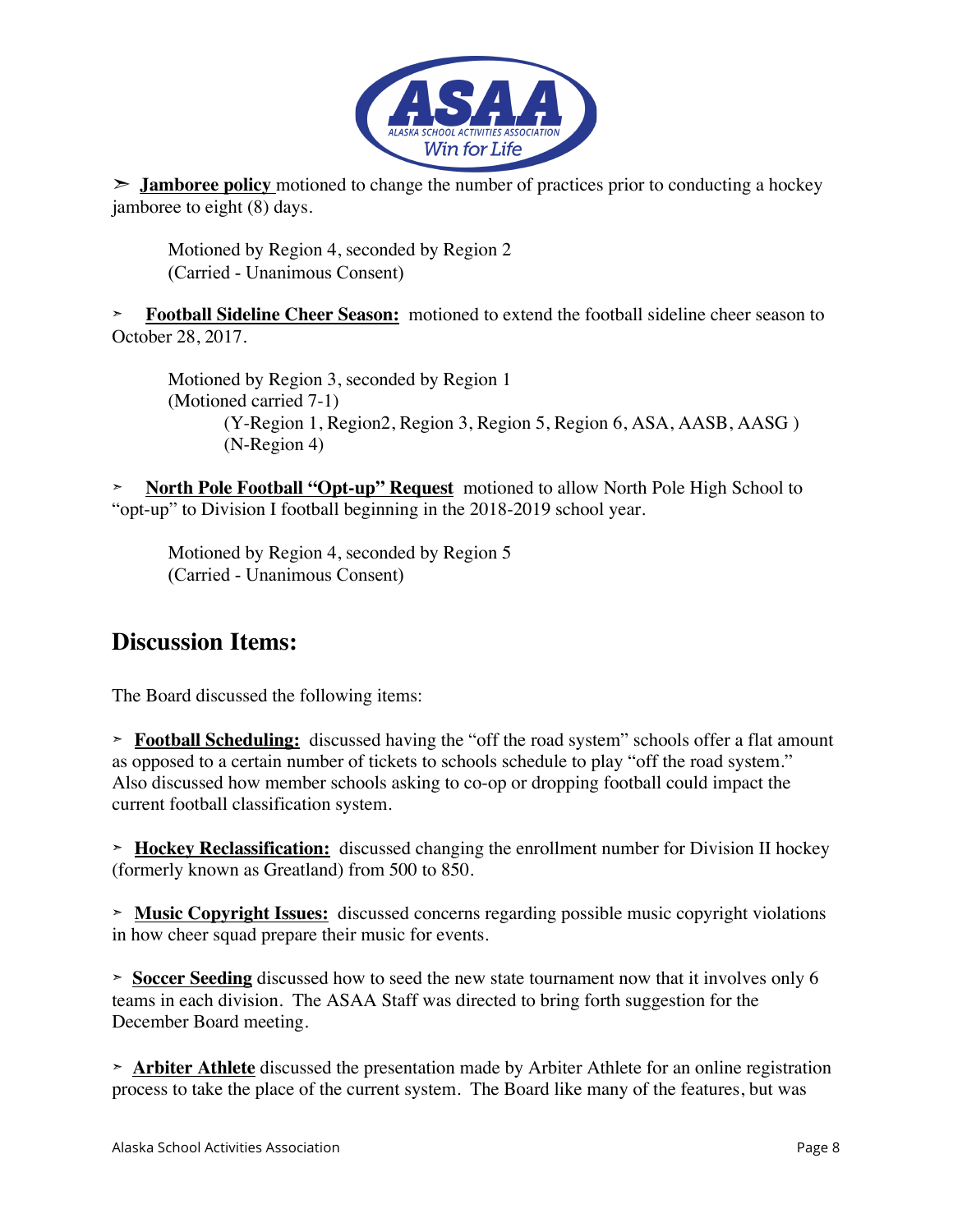

concerned about the cost to ASAA and/or member schools. The Board directed the ASAA Staff to provide more information on what those cost would be.

➣ **Baseball Pitch count** discussed the need to possible develop supplemental baseball rules for circumstances where teams have little choice but to stop playing.

➣ **Soccer Sportsmanship** discussed the lack of sportsmanship in soccer and the possibility of adopting supplemental rules to address the issue.

➣ **Schools failing to submit Master Eligibility list** discussed the problem with schools often failing to turn in master eligibility list prior to competing. Directed the ASAA to send out warning and/or fines to schools failing to do so.

➣ **Track and Field Recommendations** discussed recommendations to require Athletic.net for conference meets and new method of dealing with alternates and scratches. Also discussed was the dropping of one of the state relay events.

➣ **State Spirit Competition Format** discussed the current format of the State Cheer Competition. The ASAA Staff presented information on the "game-day" format. Also discussed developing a fall competition for football cheer squads.

➣ **State Cross Country Running** discussed running a separate race in at State Cross Country for the 1A and 2A size schools

➣ **Wrestling Weigh-ins procedures** discussed the method in which skin checks should be done since students are now allowed to weigh-in wearing uniforms. Officials should still check for skin issues, but it doesn't have to be done while wrestlers are officially weighing in for the tournament.

➣ **ASAA Method of Payments** discussed allowing schools to make payments to ASAA through electronic bank payments instead of cash. Due to the fee use when receiving payments via credit card, ASAA cannot accept payment in that manner. However, ASAA will work with schools districts to receive electronic bank transfers.

## **Executive Session –**

None

# **Workshops –** Strategic Planning October 1, 2017

# **Hearings –** None

Alaska School Activities Association Page 9